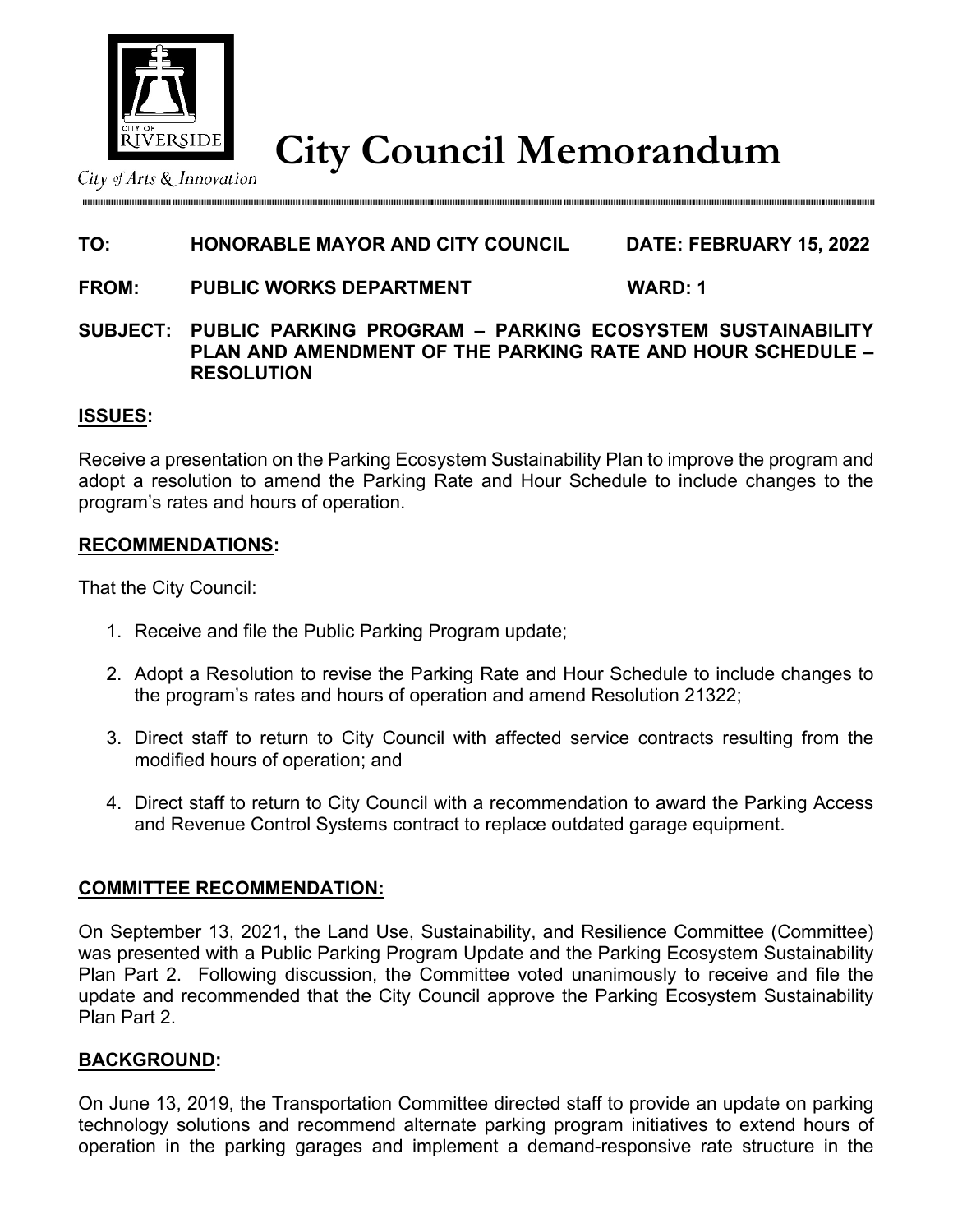*Parking Ecosystem Sustainability Plan ● Page 2*

#### parking garages.

On November 9, 2020, the Land Use, Sustainability, and Resilience Committee considered the Parking Ecosystem Sustainability Plan (PESP) Part 1, "Infrastructure and Equipment Needs". Following discussion, the Committee directed staff to bring the PESP Part 2, "Parking Management Strategies and Demand Responsive Rates," to the Land Use, Sustainability and Resilience Committee.

### **DISCUSSION:**

This proposed PESP, as detailed in Attachment 1, presents an opportunity to finance critical parking infrastructure and maintenance needs, adopt strategies to improve customer service, support future development, enhance safety, and improve the financial sustainability of the Public Parking Fund.

### *Parking Management Strategies*

The following strategies would facilitate parking, reduce congestion, and improve utilization.

- 1. Maximize Limited Space: PESP initiatives include strategies to reduce the number of reserved parking spaces, eliminate free parking, and deter long-term on-street parking.
- 2. Hours of Operation: The current operating hours fail to capture revenue from the evening parking demand. The current rate system offers free parking from 5:00 pm and 9:00 pm, which reduces parking availability in high demand areas and restricts the Public Works Department from capturing revenue during peak demand hours.
- 3. Demand Based Pricing: PESP initiatives include pricing to encourage a balanced distribution of parking demand across facilities. These initiatives would generate increased revenue to deploy equipment to facilitate smart parking strategies, automate services to extend operational hours, and enhance parking availability information.
- 4. Garage Safety: In response to input from the Riverside Downtown Partnership, the Public Works Department would pilot a safety program to fund two police officers for parking garage patrol on weekends for a year. The program would allocate \$116,000 to the Police Department to improve safety, minimize incidents, and encourage increased patronage to Downtown businesses and restaurants.

If adopted, the PESP is projected to deliver net revenues of \$110,000 in FY 2022-2023 to the Public Parking Fund should parking garage utilization increase to 60% of capacity at each facility. Table 2 depicts the projected Public Parking Fund Revenues and Expenditures for FY 2022-2023 with the PESP measures and not utilizing the remaining working capital.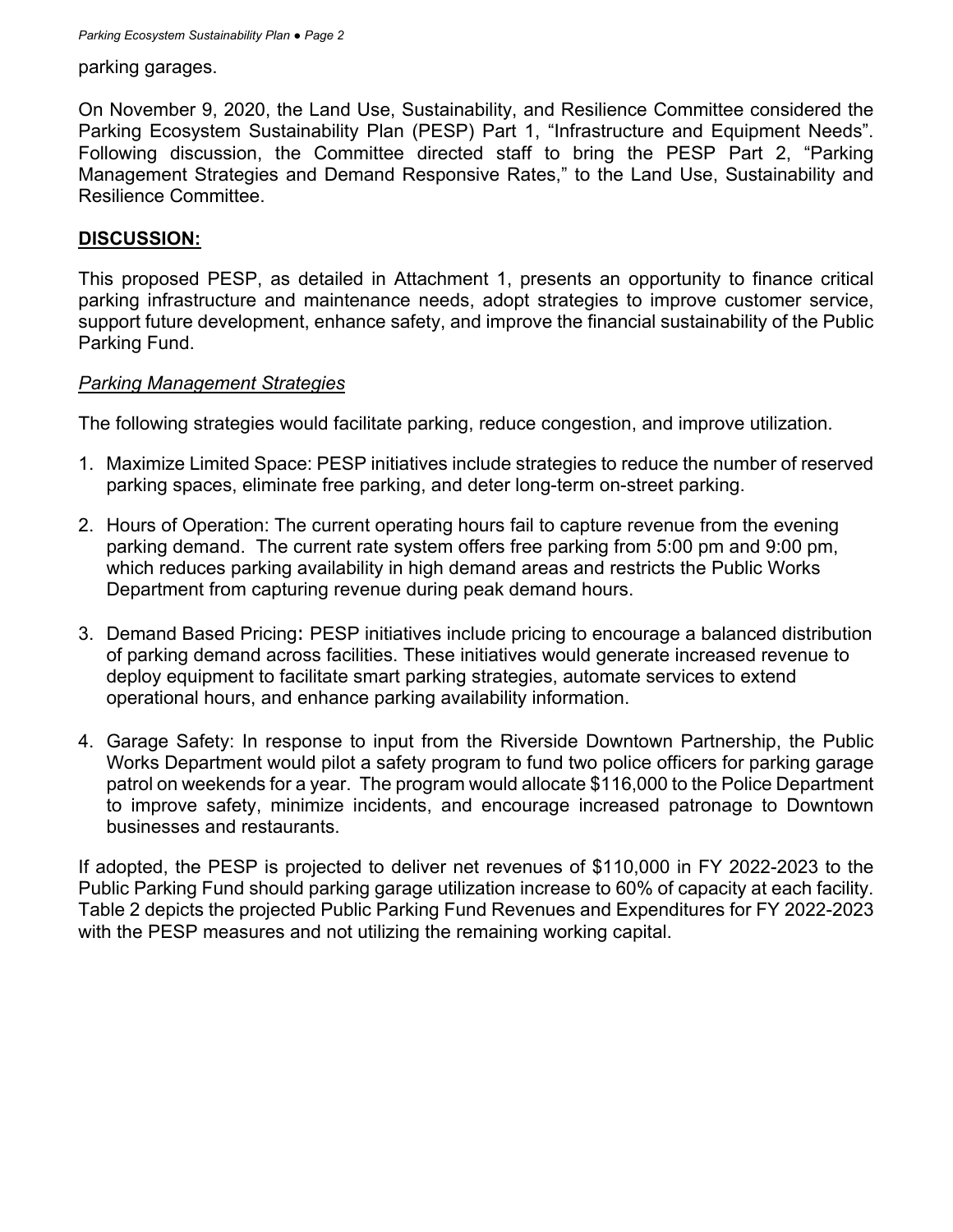Table 2

| <b>Fiscal Year 2022-2023</b><br><b>Public Parking Fund (570)</b><br>Projected Revenues vs. Expenditures with PESP |                           |                                         |                                               |  |
|-------------------------------------------------------------------------------------------------------------------|---------------------------|-----------------------------------------|-----------------------------------------------|--|
| Type                                                                                                              | <b>Projected Revenues</b> | <b>Projected</b><br><b>Expenditures</b> | <b>Projected Net</b><br><b>Revenue (Loss)</b> |  |
| <b>Operations - 4150</b>                                                                                          | \$6,910,000               | \$7,405,000                             | (\$495,000)                                   |  |
| Enforcement - 4151                                                                                                | \$2,000,000               | \$1,395,000                             | \$605,000                                     |  |
| <b>Total</b>                                                                                                      | \$8,910,000               | \$8,800,000                             | \$110,000                                     |  |

As parking utilization rates increase, the net revenues would increase. For example, if the parking utilization increases from 60% to 65%, the net revenue is anticipated to increase to \$386,000. At 70% parking utilization, the net revenue is projected to reach \$661,000.

Without adopting the PESP, the Public Parking Fund is projected to have a net loss of \$1,321,000 in FY 2022-2023, which may require the General Fund to subsidize the Public Parking Fund. Table 3 projects the Public Parking Fund Revenues and Expenditures for FY2022-23 without PESP measures.

| <b>Fiscal Year 2022-2023</b><br><b>Public Parking Fund (570)</b><br>Projected Revenues vs. Expenditures without PESP |                           |                                         |                                     |  |
|----------------------------------------------------------------------------------------------------------------------|---------------------------|-----------------------------------------|-------------------------------------|--|
| Type                                                                                                                 | <b>Projected Revenues</b> | <b>Projected</b><br><b>Expenditures</b> | <b>Projected Revenues</b><br>(Loss) |  |
| <b>Operations - 4150</b>                                                                                             | \$3,833,000               | \$5,759,000                             | (\$1,926,000)                       |  |
| Enforcement - 4151                                                                                                   | \$2,000,000               | \$1,395,000                             | \$605,000                           |  |
| <b>Total</b>                                                                                                         | \$5,833,000               | \$7,154,000                             | \$(1,321,000)                       |  |

Table 3

The project expenses in Table 3 are lower compared to Table 2 as it excludes the Parking Access Revenue Control System and police officers for the weekend parking garage patrols.

### *Future Staff Actions*

With the approval of the PESP and expanded operating hours, attendants would work additional hours until the new smart parking access system is installed. Therefore, staff recommends that City Council direct staff to return with:

- 1. An amendment to the Parking Management Services contract with Parking Concepts Inc. to expand the scope of work to include the new hours of operation; and
- 2. A recommendation to award RFP #1955 for an agreement to procure and install a Parking Access Revenue Control Systems as soon as funding is available.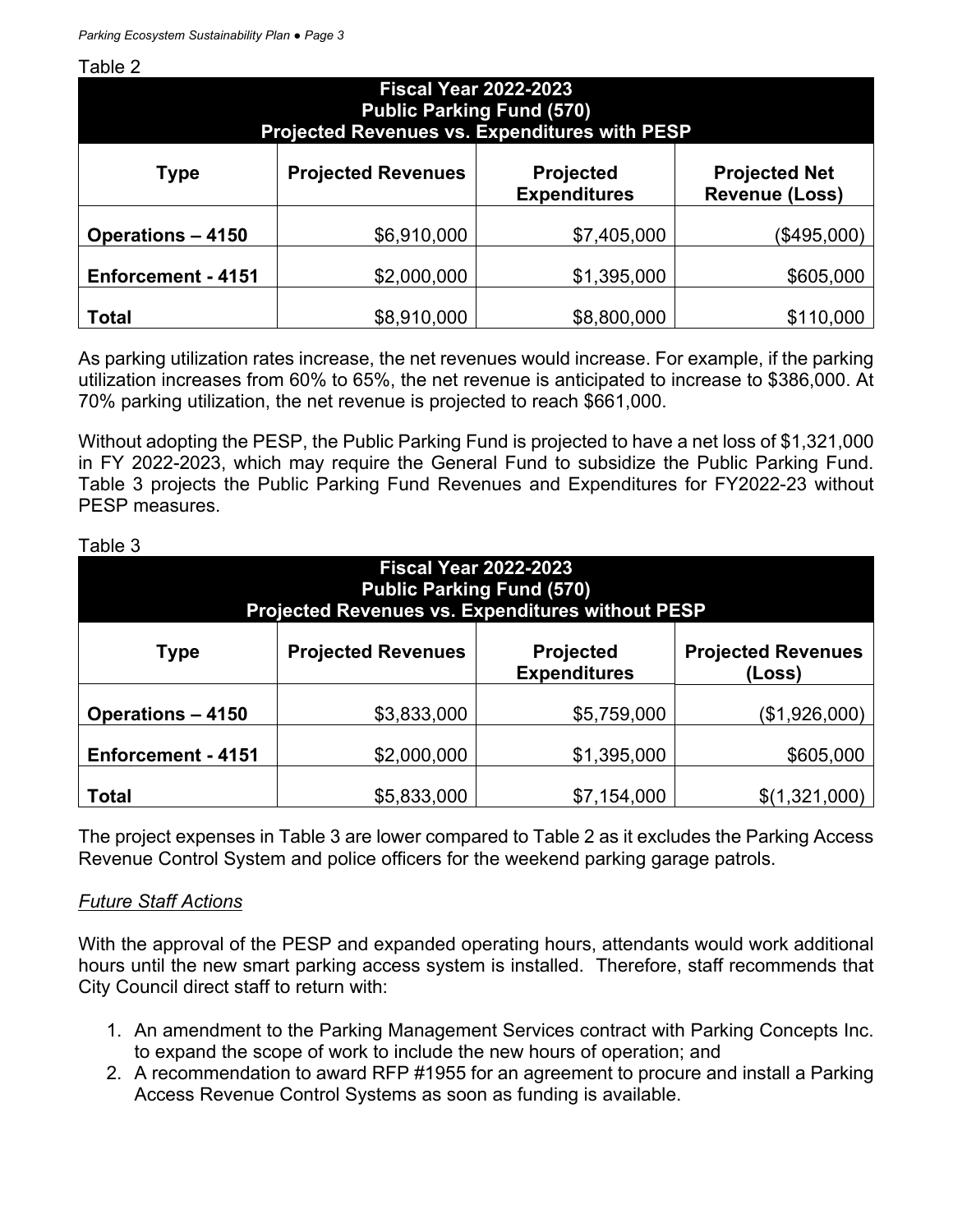### *Parking Rate and Hour Schedule*

The proposed changes as demonstrated in the PESP are reflected in the Parking Rate and Hour Schedule. In addition, it is recommended that the Council adopt a Resolution with the following changes:

- 1. Correct the title of the document from Parking Hour Schedule to Parking Rate and Hour Schedule;
- 2. Adjust the Discounted Employee Parking Permit (DEPP) program's maximum qualifying salary from \$15/per hour to \$18/per hour, increase the permit cost from \$25/per month to \$50/per month, and clarify that the DEPP is valid Monday – Friday from 6:00 am to 6:00 pm;
- 3. Implement a \$25 replacement fee to cover administrative costs to replace lost or stolen key cards for monthly and reserved parking patrons;
- 4. Add a limit of two validation books per month to be purchased by Downtown businesses; and
- 5. Add a Bus parking rate of \$50 per 24 hours in Lot 33.

## **STRATEGIC PLAN ALIGNMENT:**

This project supports **Strategic Priority 5 – High Performing Government**, which aims to provide world class public service that is efficient, accessible and responsive to all; and **Strategic Priority 6 – Infrastructure, Mobility, and Connectivity**, which aims to ensure safe, reliable infrastructure that benefits the community and facilitates connection between people, places and information. It also meets **Goals 5.2, 5.4, 6.2, 6.3, and 6.4.**

Furthermore, the PESP aligns with each of the five Cross-Cutting Threads:

- 1. **Community Trust** PESP strategies reflect a careful set of policy programs that have been discussed at numerous public meetings and directly with stakeholders.
- 2. **Equity** –The PESP balances affordability to the public with the City's operational needs.
- 3. **Fiscal Responsibility** The PESP manages parking by promoting turnover to create accessible parking and capture revenue opportunities.
- 4. **Innovation**  The PESP targets installation of parking equipment that will integrate parking availability to mobile applications and vehicle navigations systems.
- 5. **Sustainability & Resiliency** The reduction in motorist circulation between garages in search of parking will cut down on greenhouse gas emissions, and LED garage retrofits will reduce energy use.

# **FISCAL IMPACT:**

The total fiscal impact of the action is \$110,000, if approved. This will be reflected in FY 2022/23 with an estimated revenue increase of \$110,000 to the Parking Fund at a 60% parking utilization rate.

| Prepared by:    | <b>Gilbert Hernandez, Public Works Director</b>                           |
|-----------------|---------------------------------------------------------------------------|
| Certified as to |                                                                           |
|                 | availability of funds: Edward Enriquez, Chief Financial Officer/Treasurer |
| Approved by:    | Kris Martinez, Assistant City Manager                                     |
|                 | Approved as to form: Phaedra A. Norton, City Attorney                     |